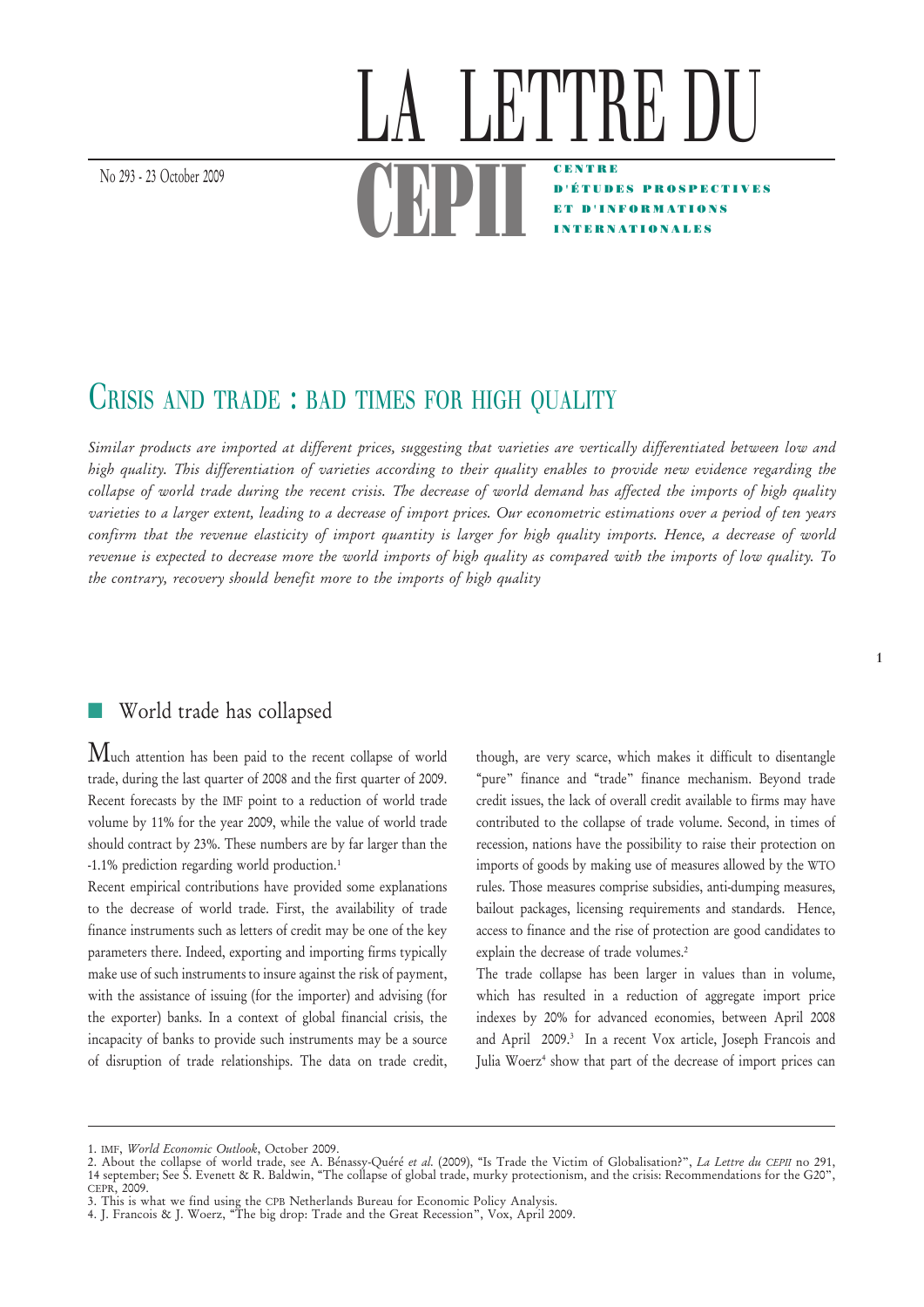be explained by the reduction of world commodity prices. But the contraction of markups and individual prices, or the selection of varieties according to their price, may have also contributed to the decrease of import price indexes.

Shocks on income can indeed affect differently the demand addressed to low price varieties, and high price varieties, that are imported. Higher price varieties are usually assumed to be characterized by a higher quality. If variations of income affect differently imports of high quality varieties, as compared to the demand addressed to low qualities, this would result in a change in the composition of varieties in the import price index. More precisely, if consumers substitute imported varieties to the benefit of cheaper ones, in times of crisis, this would result in a decrease of import price indexes. This is an important policy question, since the reaction of aggregate exports to shocks on aggregate demand may depend on the vertical specialization of countries over different quality ladders.

#### Imports of high quality have been more affected by the crisis

Measuring differences in the levels of quality offered by countries on each market is challenging. Previous works have extracted information about quality from prices or unit values (See Fontagné et al. 2008).<sup>5</sup> Goods within a detailed product category are indeed imported at different prices on each market, suggesting that varieties are actually vertically differentiated according to their origin. To illustrate this, one can refer to a narrow category of cars called "motor cars with spark-ignition internal combustion reciprocating piston engine, of a cylinder capacity >1000cc but not >1500cc". Within this category of cars, import unit values can differ a lot according to the country of origin. Though, each variety continues to be imported. This is what has been called vertical differentiation: different characteristics associated with each variety (*e.g.* quality) justifies that each variety is sold at a different price on the importer's market. We therefore rely on the classification of varieties according to their price, to allocate them across low quality or high quality groups of varieties.

We proceed to a classification of varieties in low or high quality categories by considering the distribution of import prices within detailed product categories. Varieties with an import price above the average price observed on the market are classified as high quality varieties, and those varieties with an import price below the average import price are classified as low quality varieties. We proceed to this classification by using a database containing international trade data at the highest level of disaggregation (HS 6 to 10 digits according to the declaring – importing country). These data are provided by United Nations for the year 2005, and report both import values and quantities. Importantly one exporter can sell both high and low quality varieties, across products and markets. Moreover, as the classification in low or high quality is specific to the destination, a variety exported to two different destinations can be classified in different quality segments.

Figure 1 below reports the share of high quality exports for a selection of countries. For advanced economies exports of high quality varieties represent the highest share of their exports, while high quality exports represent only 3.3% of Chinese exports in 2005. This emphasizes that in a majority of cases, the unit value of Chinese varieties is below the average import price observed on the import market. On average, our data indicate that unit values of OCDE countries are twice the unit values of China, over all import markets.







With this classification of varieties between high and low quality, within product categories, we compute the evolution of low quality imports, and high quality imports, by the EU15. Data are provided by Eurostat Comext, from which we extract data for a sample composed of major exporters to the EU15, $6$  at the Combined Nomenclature (CN) 8-digits level of disaggregation. Figure 2 reports the evolution of import quantity, for high and low quality varieties, over the recent months. The comparison of the light grey curve (high quality) and dark grey curve (low quality) shows that the decrease of import quantity has been larger for high quality imports (-23%), as compared to low quality imports (-17%), in

<sup>5.</sup> L. Fontagné, G. Gaulier & S. Zignago, "Specialization Across Varieties and North–South Competition", *Economic Policy*, 23 (53): 51-91, 2008.

<sup>6.</sup> This sample of countries is composed of the individual countries members of the EU27, the United States, Canada, Japan, Australia, Switzerland, Israel, Korea, Mexico, Chile, Argentina, Brazil, Russia, Turkey, India, Singapore, Indonesia, China, Thailand, Egypt, Morocco, Senegal and Ivory Coast.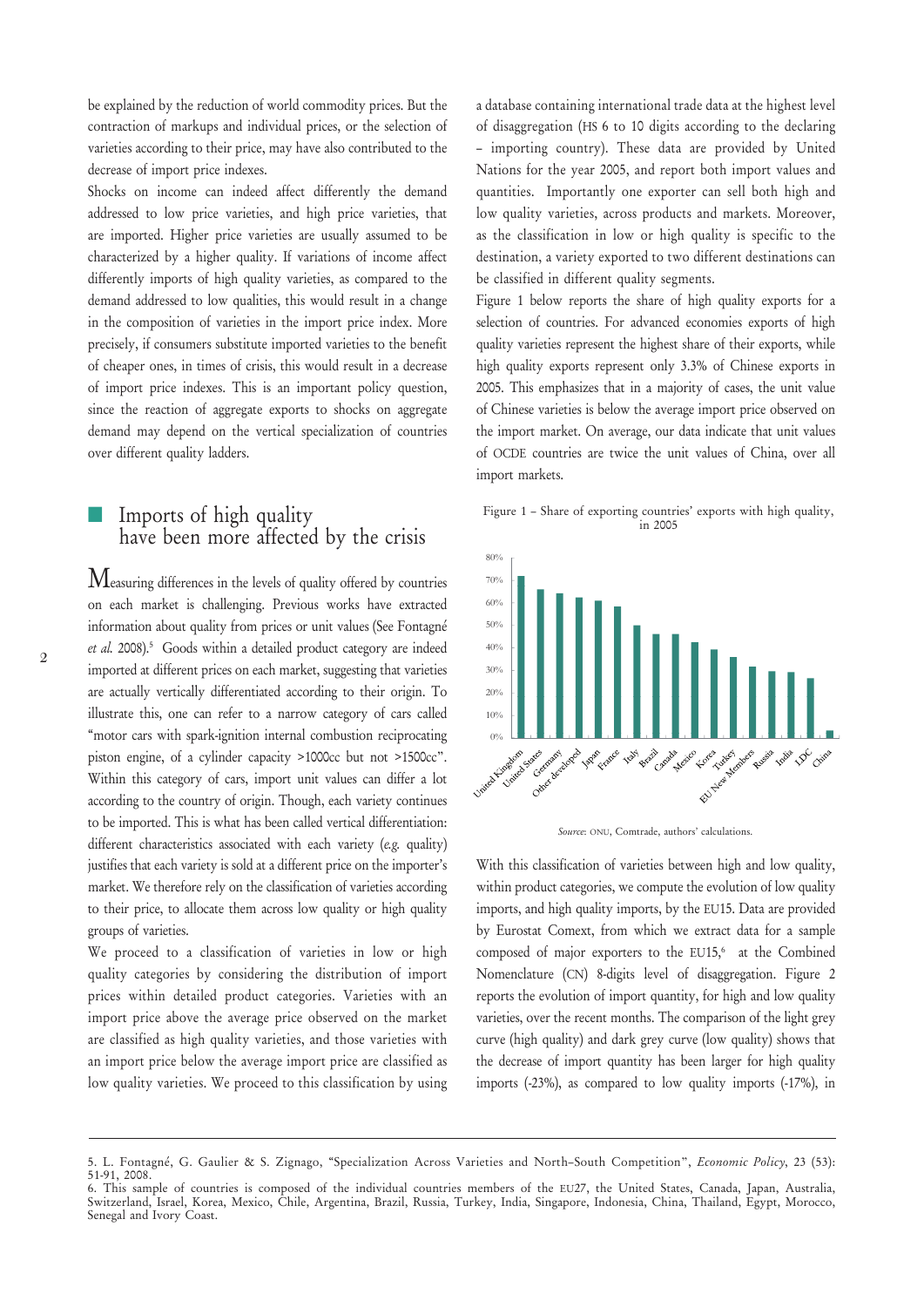

*Source*: Eurostat, Comext, authors' calculations.

march 2009 as compared to the previous year. The disconnection between the high and low quality was more pronounced during the fourth quarter of 2008.

#### ...because they are more sensitive to income variations

Why should income elasticity of imports differ across quality levels? Textbooks in microeconomics detail how income variations can possibly channel through consumption. In the case where consumer's choice is focused on quantity, an increase of income leads to an increase in the consumption of each variety by the same amount. This is the traditional "Engel curve". Textbooks though discuss the possibility that substitution may occur between luxury goods and necessity/normal goods.

Recently, Bils and Klenow (2001) have developed a model where consumer choice focuses on quality rather than on the quantity of consumption for each good.7 An increase of income is associated with consumption of higher quality goods. This relation can be qualified of "quality Engel Curve". Empirical tests on a consumer survey for durable goods in the United States confirm that higher income is associated with consumption of higher quality goods. Fajgelbaum *et al.* (2009) also develop a model where consumers have different incomes and different tastes. The model predicts that the fraction of consumers that buy high quality varieties rises with income.<sup>8</sup>

These predictions are in line with the descriptive statistics that we discussed above. The recession in 2008 and 2009 has been associated with a decrease of the market share of high quality varieties in the EU15 imports. This suggests that the income elasticity is larger for high quality varieties, than for low quality varieties. We test this prediction by estimating elasticity of import quantity for each quality segment, with respect to variations of the GDP for the period 1996-2007. Import quantity and unit values

are provided by the BACI database (CEPII), with HS6 product disaggregation (some 6,000 single product categories). GDP and nominal exchange rates are provided by the World Development Indicators (World Bank). We estimate import demand equations separately for each HS4 level of product disaggregation, and 184 exporting and importing countries.

Since we have as many coefficients as HS4 product categories, we report the median of income elasticity in the Figure 3 below, considering all coefficients. Estimation results are reported for the whole sample of importers (world), for OECD importers and for emerging countries.

First of all, estimation results show that, as expected, an increase of aggregate income (measured by GDP) increases the quantity of goods that is imported. However, the income elasticity differs significantly across low and high quality varieties. The income elasticity is almost 60% higher for high quality varieties, as compared to the income elasticity for low quality varieties. This indicates that imports of high quality/high price varieties are more sensitive to GDP variations. This result is obtained by considering all countries. Results are qualitatively similar when the elasticity is estimated for OECD destinations or emerging economies destinations.

Secondly, the median income elasticity is always above unity. This is the case for both high quality/high price varieties, and low quality/low price varieties. This implies that variations of import quantity are always larger than variations of GDP. This result is in line with the recent statistics regarding trade and GDP, with a larger collapse trade volume as compared to the decrease of world production. If we apply this decrease of world production to our results, we find that the predicted contraction of world GDP in 2009 should lead to a 1.6% decrease of the import quantity for low quality varieties, and a 2.6% decrease of import quantity for high quality varieties. The difference between our



*Note:* Income elasticity of imports correspond to the growth of imports in percentage when the income increase by 1%. *Source*: BACI, authors' calculations.

<sup>7.</sup> M. Bils & P. Klenow, "Quantifying quality growth", *The American Economic Review* 91 (4): 1006-1030, 2001.

<sup>8.</sup> P. Fajgelbaum, G. M. Grossman & E. Helpman, "Income distribution, product quality and international trade", *mimeo*.